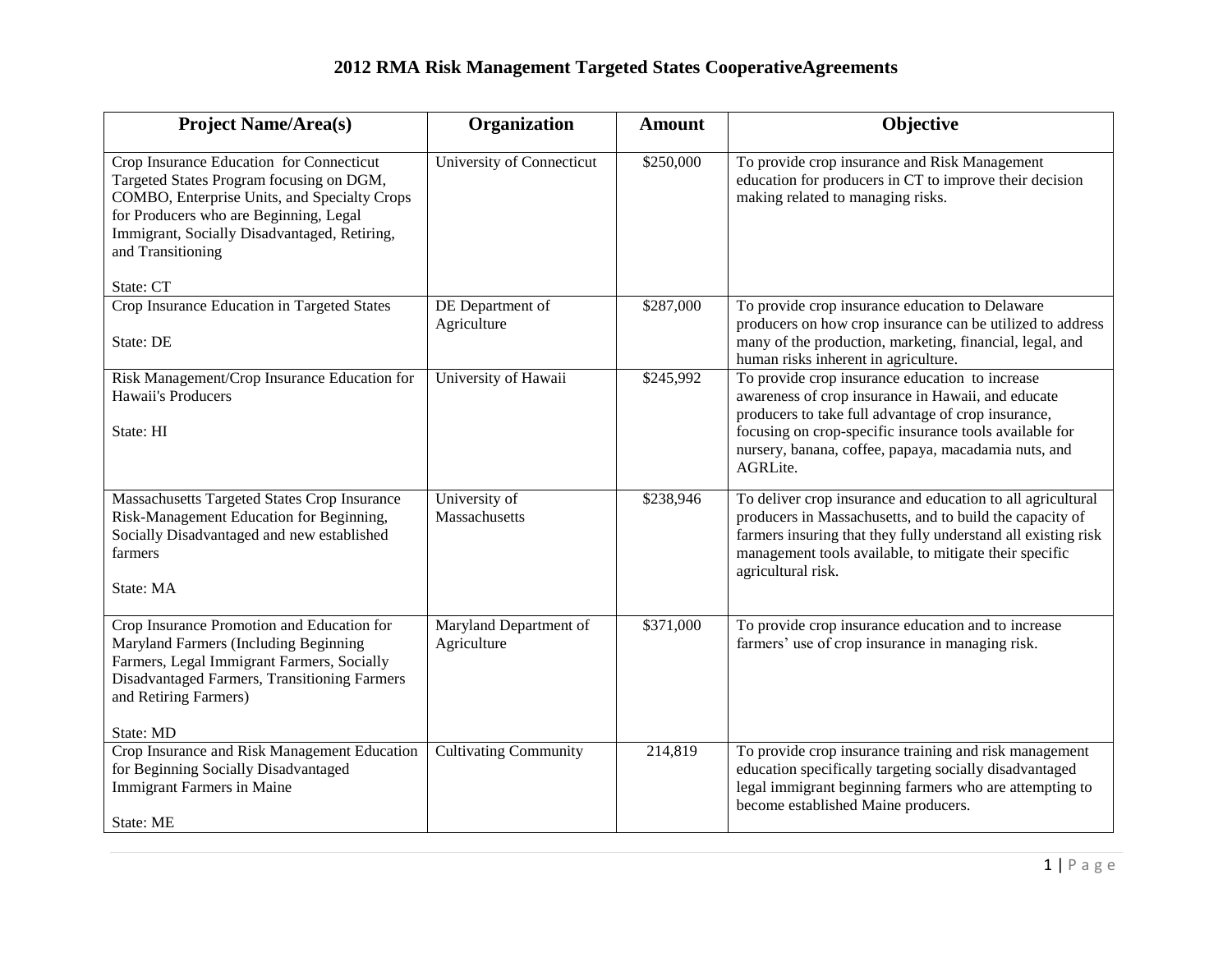## **2012 RMA Risk Management Targeted States CooperativeAgreements**

| New Hampshire Crop Insurance and Risk<br>Management Education for Farmers, 2012-2013                                                                                                                                                         | University of New<br>Hampshire                                    | \$206,270 | To provide crop insurance education to inform farmers on<br>how to effectively incorporate tools/techniques for                                                                                                                                                                                                                                                 |
|----------------------------------------------------------------------------------------------------------------------------------------------------------------------------------------------------------------------------------------------|-------------------------------------------------------------------|-----------|-----------------------------------------------------------------------------------------------------------------------------------------------------------------------------------------------------------------------------------------------------------------------------------------------------------------------------------------------------------------|
| State: NH                                                                                                                                                                                                                                    |                                                                   |           | managing business risks and ensure farmers are aware of<br>benefits of participating in crop and revenue insurance<br>products.                                                                                                                                                                                                                                 |
| Crop Insurance Education for N.J. Farmers<br>Targeting Beginning Farmers, Legal Immigrant<br>Farmers, Socially Disadvantaged Farmers,<br>Retiring Farmers Mentoring New Farmers, and<br>Farmers Converting Production & Marketing<br>Systems | New Jersey Department of<br>Agriculture                           | \$282,000 | To provide crop insurance education to $2,500$ producers so<br>they are fully informed of existing and emerging crop<br>insurance products through a variety of educational<br>activities.                                                                                                                                                                      |
| State: NJ                                                                                                                                                                                                                                    |                                                                   |           |                                                                                                                                                                                                                                                                                                                                                                 |
| Crop Insurance Education for New, Beginning,<br>Socially Disadvantaged and Transitioning<br>Farmers and Ranchers Livestock and Crop<br>Insurance Program - Davis Region                                                                      | University of Nevada,<br>Reno                                     | \$248,000 | To provide crop insurance education and to create and<br>enhance the sustainability of Nevada's socially<br>disadvantaged, transitioning, and new/beginning farmers<br>and ranchers through education, mentoring, and outreach<br>to own, operate and sustain an agricultural operation.                                                                        |
| State: NV                                                                                                                                                                                                                                    |                                                                   |           |                                                                                                                                                                                                                                                                                                                                                                 |
| New York State Crop Insurance and Risk<br>Management Education Program for All<br><b>Producer Groups</b>                                                                                                                                     | <b>New York State</b><br>Department of Agriculture<br>and Markets | \$476,634 | To provide crop insurance education to create a<br>sustainable program that can help improve the livelihood<br>of state farmers with 50 crop insurance workshops and at<br>least 1,000 producers.                                                                                                                                                               |
| State: NY                                                                                                                                                                                                                                    |                                                                   |           |                                                                                                                                                                                                                                                                                                                                                                 |
| Crop Insurance Education and Food Safety Risk<br>Management for English and Spanish-Speaking<br><b>New York Specialty Crop Farmers</b><br>State: NY                                                                                          | FamilyFarmed.org                                                  | \$109,366 | To provide crop insurance education and to translate Risk<br>Management Agency and On Farm Food Safety resources<br>into Spanish, conduct outreach to publicize the availability<br>of the resources, and conduct a bilingual Food Safety Risk<br>Management workshop for English and native Spanish-<br>speakers to be held in February 2013 in New York City. |
| Pennsylvania Crop Insurance Education                                                                                                                                                                                                        | Pennsylvania Department                                           | \$700,000 | To provide crop insurance education to help producers                                                                                                                                                                                                                                                                                                           |
| Program                                                                                                                                                                                                                                      | of Agriculture                                                    |           | better understand and more fully utilize the many risk<br>management options available.                                                                                                                                                                                                                                                                         |
| State: PA                                                                                                                                                                                                                                    |                                                                   |           |                                                                                                                                                                                                                                                                                                                                                                 |
| Risk Management and Crop<br>Insurance Education for<br><b>Rhode Island Growers</b>                                                                                                                                                           | University of Rhode Island                                        | \$206,000 | To provide crop insurance education to Rhode Island<br>growers.                                                                                                                                                                                                                                                                                                 |
| State: RI                                                                                                                                                                                                                                    |                                                                   |           |                                                                                                                                                                                                                                                                                                                                                                 |